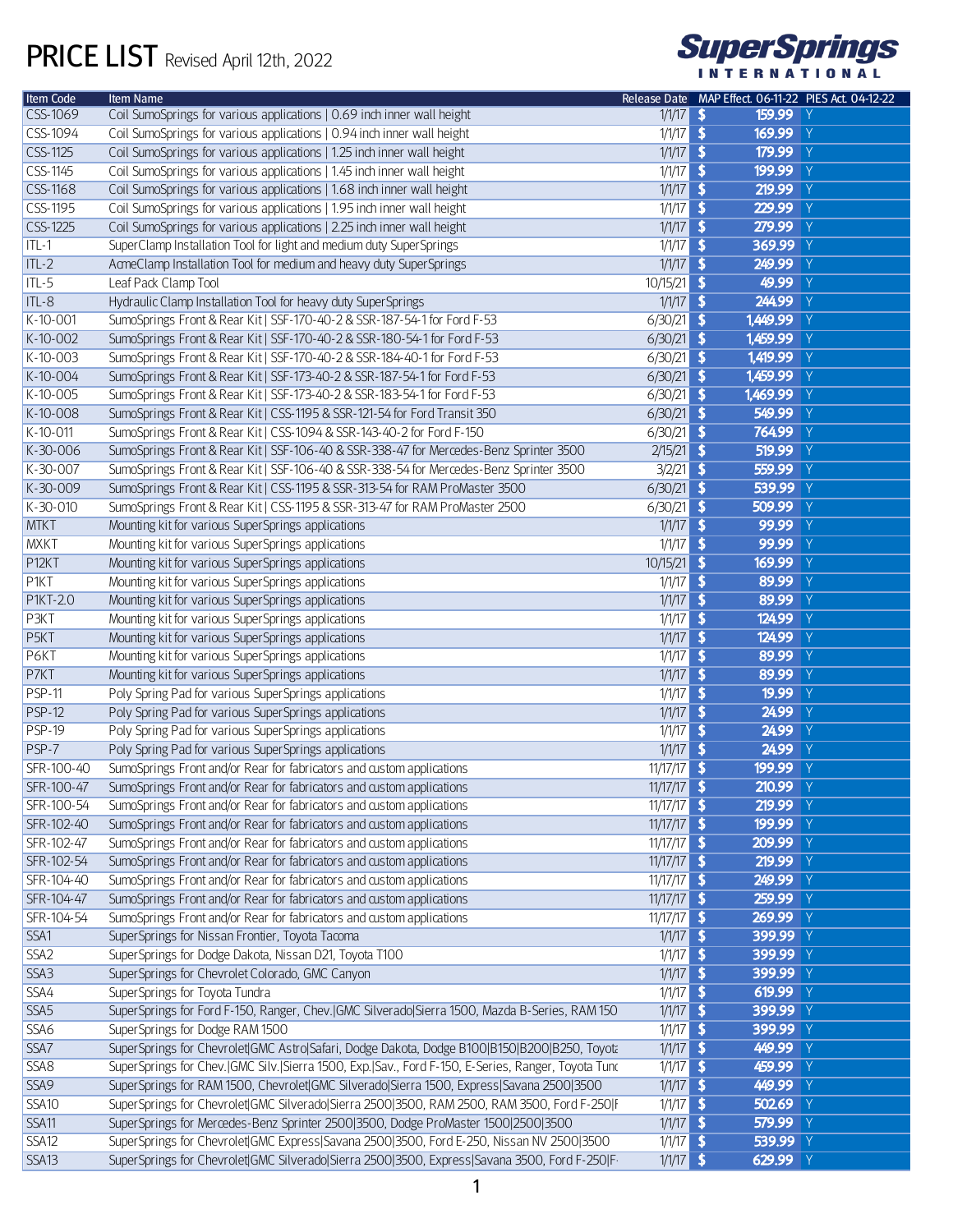

| Item Code         | Item Name                                                                                             |              | Release Date MAP Effect. 06-11-22 PIES Act. 04-12-22 |
|-------------------|-------------------------------------------------------------------------------------------------------|--------------|------------------------------------------------------|
| <b>SSA13.5</b>    | SuperSprings for Chevrolet GMC Silverado Sierra 2500 3500, Express Savana 3500, Ford F-250 F-         | $1/1/17$ \$  | 314.99 Y                                             |
| SSA14             | SuperSprings for Chevrolet GMC Express Savana 1500                                                    | $1/1/17$ \$  | 449.99 Y                                             |
| SSA15             | SuperSprings for Chevrolet GMC Silverado Sierra 2500 3500, Dodge RAM 2500, Dodge RAM 3500             | $1/1/17$ \$  | 629.99 Y                                             |
| <b>SSA16</b>      | SuperSprings for Chevrolet GMC Silverado Sierra 2500 3500, Express Savana 3500, Ford F-250 F-         | $1/1/17$ \$  | 499.99 Y                                             |
| SSA17             | SuperSprings for Ford F-450 F-550, Chevrolet GMC Kodiak TopKick 4500 5500                             | $1/1/17$ \$  | 719.99 Y                                             |
| <b>SSA17.5</b>    | SuperSprings for Ford F-450 F-550, Chevrolet GMC Kodiak TopKick 4500 5500                             | $1/1/17$ \$  | 359.99 Y                                             |
| <b>SSA18</b>      | SuperSprings for Toyota Tacoma                                                                        | $1/1/17$ \$  | 449.99 Y                                             |
| SSA19             | SuperSprings for Toyota Tacoma                                                                        | $1/1/17$ \$  | 449.99 Y                                             |
| SSA <sub>20</sub> | SuperSprings for Nissan Titan                                                                         | $1/1/17$ \$  | 629.99 Y                                             |
| SSA <sub>22</sub> | SuperSprings for RAM 2500 3500, Ford F E Series, Chevrolet GMC Silverado Sierra 3500, Nissan l        | $1/1/17$ \$  | 578.99 Y                                             |
| <b>SSA22.5</b>    | SuperSprings for RAM 2500 3500, Ford F E Series, Chevrolet GMC Silverado Sierra 3500, Nissan l        | $1/1/17$ \$  | 299.99 Y                                             |
| <b>SSA23</b>      | SuperSprings for Chev.   GMC Silv.   Sierra 3500, Expr.   Sav. 4500, RAM 2500  3500  4500  5500, Forc | $1/1/17$ \$  | 579.99 Y                                             |
| SSA23.5           | SuperSprings for Chev.   GMC Silv.   Sierra 3500, Expr.   Sav. 4500, RAM 2500  3500  4500  5500, Forc | $1/1/17$ \$  | 289.99 Y                                             |
| <b>SSA24</b>      | SuperSprings for Chev.   GMC Silv.   Sierra 3500, Expr.   Sav. 4500, RAM 2500  3500  4500  5500, Forc | $1/1/17$ \$  | 724.99 Y                                             |
| SSA24.5           | SuperSprings for Chev.   GMC Silv.   Sierra 3500, Expr.   Sav. 4500, RAM 2500  3500  4500  5500, Forc | $1/1/17$ \$  | 369.99 Y                                             |
| <b>SSA25</b>      |                                                                                                       |              | 629.99 Y                                             |
|                   | SuperSprings for RAM 2500 3500, Ford F E Series, Chevrolet GMC Kodiak TopKick 4500 5500, Nis          | $1/1/17$ \$  | 309.99 Y                                             |
| SSA25.5           | SuperSprings for RAM 2500 3500, Ford F E Series, Chevrolet GMC Kodiak TopKick 4500 5500, Nis          | $1/1/17$ \$  |                                                      |
| <b>SSA26</b>      | SuperSprings for Ford F-450 F-550, Chevrolet GMC Kodiak TopKick 4500 5500                             | $1/1/17$ \$  | 749.99 Y                                             |
| SSA26.5           | SuperSprings for Ford F-450 F-550, Chevrolet GMC Kodiak TopKick 4500 5500                             | $1/1/17$ \$  | 379.99 Y                                             |
| <b>SSA27</b>      | SuperSprings for Toyota Tundra                                                                        | $1/1/17$ \$  | 699.99 Y                                             |
| SSA <sub>28</sub> | SuperSprings for Ford F-150, Chevrolet GMC Silverado Sierra 1500, Nissan NV 1500 2500 3500            | $1/1/17$ \$  | 475.99 Y                                             |
| <b>SSA29</b>      | SuperSprings for Ford Transit Connect                                                                 | $1/1/17$ \$  | 399.99 Y                                             |
| SSA32             | SuperSprings for Dodge RAM 4500 5500                                                                  | $1/1/17$ \$  | 629.99 Y                                             |
| SSA32.5           | SuperSprings for Dodge RAM 4500 5500                                                                  | $1/1/17$ \$  | 319.99 Y                                             |
| <b>SSA33</b>      | SuperSprings for Dodge RAM 4500 5500                                                                  | $1/1/17$ \$  | 749.99 Y                                             |
| SSA33.5           | SuperSprings for Dodge RAM 4500 5500                                                                  | $1/1/17$ \$  | 379.99 Y                                             |
| <b>SSA34</b>      | SuperSprings for Ford E-350 E-450                                                                     | $1/1/17$ \$  | 579.99 Y                                             |
| SSA34.5           | SuperSprings for Ford E-350 E-450                                                                     | $1/1/17$ \$  | 290.99 Y                                             |
| <b>SSA35</b>      | SuperSprings for Ford F-650 F-750, Freightliner M2 106                                                | $1/1/17$ \$  | 749.99 Y                                             |
| SSA35.5           | SuperSprings for Ford F-650 F-750, Freightliner M2 106                                                | $1/1/17$ \$  | 379.99 Y                                             |
| <b>SSA36</b>      | SuperSprings for Toyota Tacoma                                                                        | $1/1/17$ \$  | 449.99 Y                                             |
| <b>SSA37</b>      | SuperSprings for Toyota Tacoma                                                                        | $1/1/17$ \$  | 499.99 Y                                             |
| SSA38             | SuperSprings for Isuzu NPR, Mitsubishi Fuso FE-160 FE-180, GMC W3500 4500 5500                        | $1/1/17$ \$  | 579.99 Y                                             |
| SSA38.5           | SuperSprings for Isuzu NPR, Mitsubishi Fuso FE-160 FE-180, GMC W3500 4500 5500                        | $1/1/17$ \$  | 289.99 Y                                             |
| <b>SSA39</b>      | SuperSprings for Isuzu NPR, Mitsubishi Fuso FE-160 FE-180, GMC W3500 4500 5500                        | $1/1/17$ \$  | 629.99 Y                                             |
| SSA39.5           | SuperSprings for Isuzu NPR, Mitsubishi Fuso FE-160 FE-180, GMC W3500 4500 5500                        | $1/1/17$ \$  | 314.99 Y                                             |
| <b>SSA40</b>      | SuperSprings for RAM 2500 3500, Ford F E Series, Chevrolet GMC Silverado Sierra 3500, Nissan I        | $1/1/17$ \$  | 499.99 Y                                             |
| SSA40.5           | SuperSprings for RAM 2500 3500, Ford F E Series, Chevrolet GMC Silverado Sierra 3500, Nissan l        | $1/1/17$ \$  | 239.99 Y                                             |
| SSA41.5           | SuperSprings for Ford F-53                                                                            | $1/1/17$ \$  | 389.99 Y                                             |
| <b>SSA42</b>      | SuperSprings for Ford Transit 150 250 350                                                             | $1/1/17$ \$  | 539.99 Y                                             |
| SSA43             | SuperSprings for Ford Transit 150 250 350                                                             | $1/1/17$ \$  | 539.99 Y                                             |
| <b>SSA44</b>      | SuperSprings for Ford F-59                                                                            | $2/15/17$ \$ | 999.99 Y                                             |
| SSA44.5           | SuperSprings for Ford F-59                                                                            | $2/15/17$ \$ | 499.99 Y                                             |
| <b>SSA45</b>      | SuperSprings for Mitsubishi Fuso, Freightliner M2 106                                                 | $2/28/17$ \$ | 499.99 Y                                             |
| SSA45.5           | SuperSprings for Mitsubishi Fuso, Freightliner M2 106                                                 | $2/28/17$ \$ | 250.99 Y                                             |
| <b>SSA46</b>      | SuperSprings for Ford F-350                                                                           | $5/22/17$ \$ | 629.99 Y                                             |
| SSA46.5           | SuperSprings for Ford F-350                                                                           | $5/22/17$ \$ | 314.99 Y                                             |
| <b>SSA47</b>      | SuperSprings for Ford E-450                                                                           | $2/2/18$ \$  | 629.99 Y                                             |
| SSA47.5           | SuperSprings for Ford E-450                                                                           | $2/2/18$ \$  | 315.99 Y                                             |
| <b>SSA48</b>      | SuperSprings for RAM 4500 5500                                                                        | $3/29/18$ \$ | 449.99 Y                                             |
| SSA48.5           | SuperSprings for RAM 4500 5500                                                                        | $3/29/18$ \$ | 229.99 Y                                             |
| <b>SSA49</b>      | SuperSprings for Ford F-350                                                                           | $5/22/17$ \$ | 629.99 Y                                             |
| <b>SSA50</b>      | SuperSprings for Ford F-350 Super Duty                                                                | $1/1/17$ \$  | 629.99 Y                                             |
| SSA50.5           | SuperSprings for Ford F-350 Super Duty                                                                | $10/1/20$ \$ | 314.99 Y                                             |
| <b>SSA51</b>      | SuperSprings for Chevrolet 4500   5500   6500, International CV                                       | $8/1/19$ \$  | 699.99 Y                                             |
| SSA51.5           | SuperSprings for Chevrolet 4500   5500   6500, International CV                                       | $4/29/20$ \$ | 374.99 Y                                             |
| SSA52             | SuperSprings for Chevrolet 4500   5500   6500, International CV                                       | $8/1/19$ \$  | 719.99 Y                                             |
|                   |                                                                                                       |              |                                                      |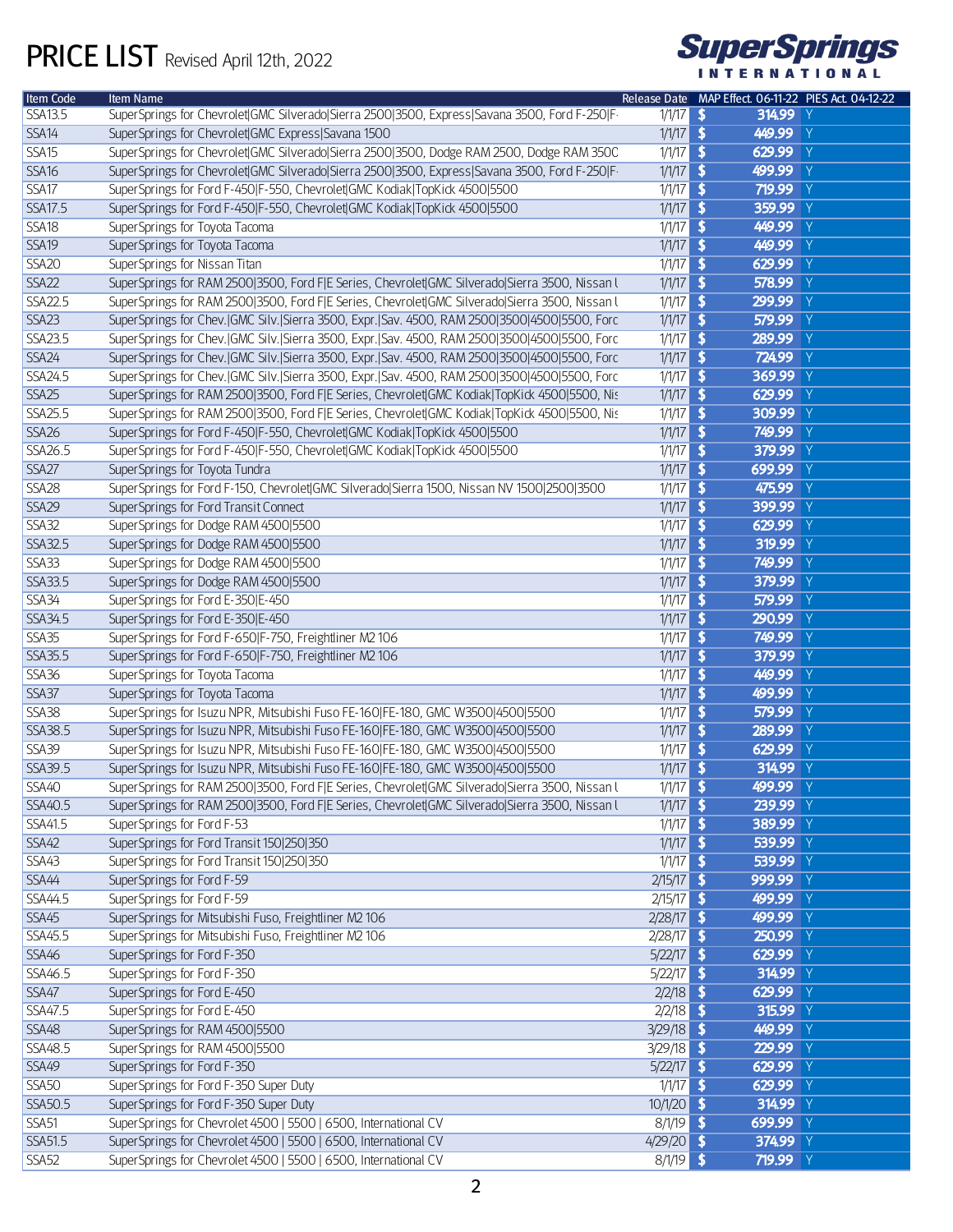

| Item Code      | Item Name                                                                                                    |               | Release Date MAP Effect. 06-11-22 PIES Act. 04-12-22 |
|----------------|--------------------------------------------------------------------------------------------------------------|---------------|------------------------------------------------------|
| <b>SSA52.5</b> | SuperSprings for Chevrolet 4500   5500   6500, International CV                                              | $4/29/20$ \$  | 389.99 Y                                             |
| <b>SSA53</b>   | SuperSprings for Chevrolet 4500   5500   6500, International CV                                              | $4/29/20$ \$  | 779.99 Y                                             |
| SSA53.5        | SuperSprings for Chevrolet 4500   5500   6500, International CV                                              | $4/29/20$ \$  | 399.99 Y                                             |
| <b>SSA54</b>   | SuperSprings for Chevrolet 4500   5500   6500, International CV                                              | $4/29/20$ \$  | 939.99 Y                                             |
| <b>SSA54.5</b> | SuperSprings for Chevrolet 4500   5500   6500, International CV                                              | $4/29/20$ \$  | 509.99 Y                                             |
| <b>SSA55</b>   | SuperSprings for Mercedes-Benz Sprinter 2500 3500                                                            | $10/15/21$ \$ | 569.99 Y                                             |
| <b>SSC-11</b>  | SuperCoils for Chevrolet GMC C20 C25, Chevrolet GMC G20 G25, Chevrolet P30 P32                               | $1/1/17$ \$   | 369.99 Y                                             |
| $SSC-12$       | SuperCoils for Chevrolet GMC C20 C25, Chevrolet GMC Express Savana 2500 3500, RAM 2500 35                    | $1/1/17$ \$   | 369.99 Y                                             |
| <b>SSC-14</b>  | SuperCoils for Chevrolet Express 3500 4500, GMC Savana 3500 4500                                             | $1/1/17$ \$   | 529.99 Y                                             |
| <b>SSC-22</b>  | SuperCoils for Dodge RAM 3500, Dodge RAM 2500                                                                | $1/1/17$ \$   | 369.99 Y                                             |
| <b>SSC-23</b>  | SuperCoils for Dodge RAM 3500, Dodge RAM 2500                                                                | $1/1/17$ \$   | 614.99 Y                                             |
| $SSC-24$       | SuperCoils for Dodge RAM 4500 5500                                                                           | $1/1/17$ \$   | 679.99 Y                                             |
| <b>SSC-25</b>  | SuperCoils for Dodge RAM 3500, Dodge RAM 2500                                                                | $1/1/17$ \$   | 529.99 Y                                             |
| <b>SSC-30</b>  | SuperCoils for Ford F-250 F-350, Ford E-250 E-350                                                            | $1/1/17$ \$   | 439.99 Y                                             |
| $SSC-31$       | SuperCoils for Ford F-250 F-350, Ford E-450                                                                  | $1/1/17$ \$   | 409.99 Y                                             |
| $SSC-33$       | SuperCoils for Ford F-250 F-350                                                                              | $1/1/17$ \$   | 369.99 Y                                             |
| $SSC-34$       | SuperCoils for Ford F-350 F-450 F-550                                                                        | $1/1/17$ \$   | 489.99 Y                                             |
| <b>SSC-35</b>  | SuperCoils for Ford F-450 F-550                                                                              | $1/1/17$ \$   | 679.99 Y                                             |
| <b>SSC-37</b>  | SuperCoils for Ford F-450 F-550                                                                              | $1/1/17$ \$   | 499.99 Y                                             |
| <b>SSC-50</b>  | SuperCoils for Dodge RAM 1500                                                                                | $1/1/17$ \$   | 529.99 Y                                             |
| <b>SSC-51</b>  | SuperCoils for Dodge RAM 1500                                                                                | $1/1/17$ \$   | 619.99 $Y$                                           |
| $SSC-52$       | SuperCoils for Dodge RAM 2500                                                                                | $1/1/17$ \$   | 739.99 Y                                             |
| SSF-103-40     | SumoSprings Front for Ford F-250 F-350                                                                       | $1/1/17$ \$   | 229.99 Y                                             |
| SSF-103-47     | SumoSprings Front for Ford F-250 F-350                                                                       | $1/1/17$ \$   | 249.99 Y                                             |
| SSF-106-40     | SumoSprings Front for Ford E-150 E-250, Ford E-350 E-450, Mercedes-Benz Sprinter 2500 3500                   | $1/1/17$ \$   | $219.99$ Y                                           |
| SSF-106-47     | SumoSprings Front for Ford E-150 E-250, Ford E-350 E-450, Mercedes-Benz Sprinter 2500 3500                   | $1/1/17$ \$   | 249.99 Y                                             |
| SSF-109-40     | SumoSprings Front for Ford Excursion                                                                         | $1/1/17$ \$   | 249.99 Y                                             |
| SSF-111-40     | SumoSprings Front for Ford F-250 F-350 F-450 F-550                                                           | $3/29/18$ \$  | 249.99 Y                                             |
| SSF-111-47     | SumoSprings Front for Ford F-250 F-350 F-450 F-550                                                           | $3/29/18$ \$  | 269.99 Y                                             |
| SSF-111-54     | SumoSprings Front for Ford F-250 F-350 F-450 F-550                                                           | $3/29/18$ \$  | 279.99 Y                                             |
| SSF-111-60     | SumoSprings Front for Ford F-450 F-550                                                                       | $3/29/18$ \$  | 399.99 Y                                             |
| SSF-122-40     | SumoSprings Front for Ford E-350                                                                             | $8/1/19$ \$   | 289.99 Y                                             |
|                | SSF-170-40-2 SumoSprings Front for Ford F-53                                                                 | $9/6/17$ \$   | 699.99 Y                                             |
| SSF-171-40-2   | SumoSprings Front for Ford F-53                                                                              | $9/6/17$ \$   | 709.99 Y                                             |
|                | SSF-172-40-2 SumoSprings Front for Ford F-53                                                                 | $9/6/17$ \$   | 709.99 Y                                             |
| SSF-173-40-2   | SumoSprings Front for Ford F-53                                                                              | $9/6/17$ \$   | 709.99 Y                                             |
| SSF-201-47     | SumoSprings Front for Chevrolet GMC Silverado Sierra Suburban Tahoe Yukon 2500 3500, Silverac                | $1/1/17$ \$   | 179.99 Y                                             |
| SSF-202-47     | SumoSprings Front for Chevrolet Silverado 2500 3500, GMC Sierra 2500 3500                                    | $1/1/17$ \$   | 244.99 Y                                             |
| SSF-202-54     | SumoSprings Front for Chevrolet Silverado 2500 3500, GMC Sierra 2500 3500                                    | $1/1/17$ \$   | 244.99 Y                                             |
| SSF-203-47     | SumoSprings Front for Chevrolet Silverado 1500, GMC Sierra 1500                                              | $1/1/17$ \$   | 244.99 Y                                             |
| SSF-204-47     | SumoSprings Front for Chevrolet Express 1500 2500 3500 4500, GMC Savana 1500 2500 3500 4!                    | $1/1/17$ \$   | 139.99 Y                                             |
| SSF-204-54     | SumoSprings Front for Chevrolet GMC Express Savana 1500 2500 3500 4500, Silverado 3500, GM                   | $1/1/17$ \$   | 149.99 Y                                             |
| SSF-205-54     |                                                                                                              | 8/1/19 \$     | 329.99 Y                                             |
|                | SumoSprings Front for Chevrolet 4500   5500   6500, International CV                                         |               | 249.99 Y                                             |
| SSF-280-47     | SumoSprings Front for Workhorse W20 W22 W24                                                                  | $1/1/17$ \$   |                                                      |
| SSF-281-47     | SumoSprings Front for Chevrolet Kodiak 4500 5500, GMC TopKick 4500 5500                                      | $1/1/17$ \$   | 249.99 Y                                             |
| SSF-301-47     | SumoSprings Front for Dodge RAM 2500 3500                                                                    | $1/1/17$ \$   | 219.99 Y                                             |
| SSF-302-40     | SumoSprings Front for Dodge RAM 2500 3500                                                                    | $1/1/17$ \$   | 214.99 Y                                             |
| SSF-302-47     | SumoSprings Front for Dodge RAM 2500 3500                                                                    | $1/1/17$ \$   | 249.99 Y                                             |
| SSF-303-54     | SumoSprings Front for Dodge RAM 4500 5500                                                                    | $1/1/17$ \$   | 249.99 Y                                             |
| SSF-327-47     | SumoSprings Front for Mercedes-Benz Sprinter 2500   3500 4x4                                                 | $1/1/17$ \$   | 209.99 Y                                             |
| SSF-402-54     | SumoSprings Front for Jeep Wrangler JK                                                                       | $1/1/17$ \$   | 210.99 Y                                             |
| SSF-403-54     | SumoSprings Front for Jeep Wrangler JK                                                                       | $1/1/17$ \$   | 249.99 Y                                             |
| SSF-406-54     | SumoSprings Front for Jeep Wrangler TJ                                                                       | $1/1/17$ \$   | 179.99 Y                                             |
| SSF-501-40     | SumoSprings Front for Freightliner FRED                                                                      | $1/1/17$ \$   | 244.99 Y                                             |
| SSF-503-40     | SumoSprings Front for Freightliner M6 102                                                                    | $8/1/19$ \$   | 344.99 Y                                             |
| SSF-603-40     | SumoSprings Front for Isuzu NPR                                                                              | $1/27/21$ \$  | 219.99 Y                                             |
| SSF-604-40     | SumoSprings Front for Toyota Tacoma; Tundra; 4Runner; FJ; Land Cruiser; T100; Pickup   Lexus GX <sup>1</sup> | $6/30/21$ \$  | 269.99 Y                                             |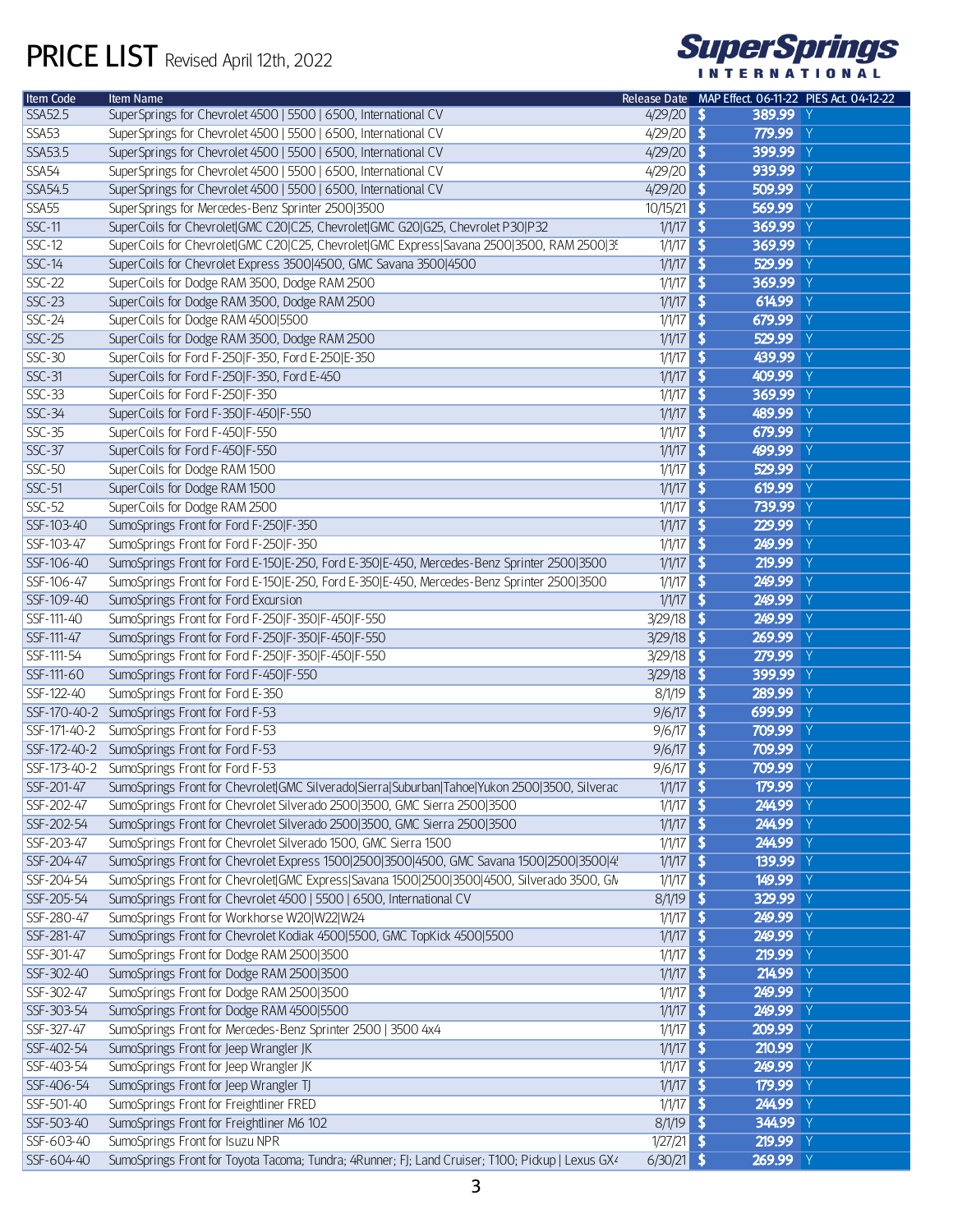

| Item Code    | Item Name                                                                             |               | Release Date MAP Effect. 06-11-22 PIES Act. 04-12-22 |
|--------------|---------------------------------------------------------------------------------------|---------------|------------------------------------------------------|
|              | SSR-101-40-2 SumoSprings Rear for Ford F-250 F-350                                    | $3/12/18$ \$  | 589.99 Y                                             |
|              | SSR-101-47-2 SumoSprings Rear for Ford F-250 F-350                                    | $3/12/18$ \$  | 589.99 Y                                             |
|              | SSR-106-40-1 SumoSprings Rear for Ford E-350 E-450                                    | $1/1/17$ \$   | 739.99 Y                                             |
| SSR-106-47-1 | SumoSprings Rear for Ford E-350 E-450                                                 | $1/1/17$ \$   | 739.99 Y                                             |
| SSR-106-54-1 | SumoSprings Rear for Ford E-350 E-450                                                 | $1/1/17$ \$   | 769.99 Y                                             |
| SSR-107-47   | SumoSprings Rear for Ford E-350 E-450                                                 | $1/1/17$ \$   | 279.99 Y                                             |
| SSR-107-54   | SumoSprings Rear for Ford E-350 E-450                                                 | $1/1/17$ \$   | 309.99 Y                                             |
| SSR-108-40   | SumoSprings Rear for Ford F-150                                                       | $1/1/17$ \$   | 289.99 Y                                             |
| SSR-108-47   | SumoSprings Rear for Ford F-150                                                       | $1/1/17$ \$   | 309.99 Y                                             |
| SSR-109-40   | SumoSprings Rear for Ford Excursion                                                   | $1/1/17$ \$   | 269.99 Y                                             |
| SSR-113-40   | SumoSprings Rear for Ford Ranger                                                      | $1/1/17$ \$   | 269.99 Y                                             |
| SSR-114-47   | SumoSprings Rear for Ford F-250 F-350                                                 | $1/1/17$ \$   | 309.99 Y                                             |
| SSR-114-54   | SumoSprings Rear for Ford F-250 F-350                                                 | $1/1/17$ \$   | 329.99 Y                                             |
| SSR-116-40   |                                                                                       | $1/1/17$ \$   | 299.99 Y                                             |
|              | SumoSprings Rear for Ford F-150                                                       |               | 309.99 Y                                             |
| SSR-116-47   | SumoSprings Rear for Ford F-150                                                       | $1/1/17$ \$   |                                                      |
| SSR-117-40   | SumoSprings Rear for Ford F-150                                                       | $1/1/17$ \$   | 299.99 Y                                             |
| SSR-117-47   | SumoSprings Rear for Ford F-150                                                       | $1/1/17$ \$   | 324.99 Y                                             |
| SSR-118-54   | SumoSprings Rear for Ford F-450 F-550                                                 | $1/1/17$ \$   | 489.99 Y                                             |
| SSR-120-54   | SumoSprings Rear for Ford F-550                                                       | $1/1/17$ \$   | 344.99 Y                                             |
| SSR-121-40   | SumoSprings Rear for Ford Transit 150 250 350                                         | $1/1/17$ \$   | 299.99 Y                                             |
| SSR-121-47   | SumoSprings Rear for Ford Transit 150 250 350                                         | $1/1/17$ \$   | 309.99 Y                                             |
| SSR-121-54   | SumoSprings Rear for Ford Transit 150 250 350                                         | $1/1/17$ \$   | 339.99 Y                                             |
| SSR-122-40   | SumoSprings Rear for Ford E-350                                                       | $2/15/17$ \$  | 369.99 Y                                             |
| SSR-127-47   | SumoSprings Rear for Ford F-250 F-350                                                 | $1/24/17$ \$  | 349.99 Y                                             |
| SSR-127-54   | SumoSprings Rear for Ford F-250 F-350                                                 | $1/24/17$ \$  | 369.99 Y                                             |
|              | SSR-128-40-2 SumoSprings Rear for Ford F-250 F-350                                    | $3/12/18$ \$  | 589.99 Y                                             |
|              | SSR-128-47-2 SumoSprings Rear for Ford F-250 F-350                                    | $3/12/18$ \$  | 599.99 Y                                             |
|              | SSR-129-40-2 SumoSprings Rear for Ford F-250 F-350                                    | $3/12/18$ \$  | 589.99 Y                                             |
|              | SSR-129-47-2 SumoSprings Rear for Ford F-250 F-350                                    | 3/12/18       | 599.99 Y<br>$\overline{\mathbf{S}}$                  |
| SSR-130-47   | SumoSprings Rear for Ford E-350 E-450                                                 | $7/1/17$ \$   | 384.99 Y                                             |
| SSR-130-54   | SumoSprings Rear for Ford E-350 E-450                                                 | $7/1/17$ \$   | 409.99 Y                                             |
|              | SSR-133-40-2 SumoSprings Rear for Ford F-250 F-350                                    | $3/1/19$ \$   | 589.99 Y                                             |
| SSR-133-47-2 | SumoSprings Rear for Ford F-250 F-350                                                 | 3/1/19        | 599.99 Y<br>$\overline{\mathbf{3}}$                  |
|              | SSR-139-40-2 SumoSprings Rear for Ford F-250 F-350                                    | $3/1/19$ \$   | 589.99 Y                                             |
|              | SSR-139-47-2 SumoSprings Rear for Ford F-250 F-350                                    | 3/1/19        | 599.99 Y<br>$\overline{\bullet}$                     |
| SSR-140-47   | SumoSprings Rear for Ford F-250 F-350                                                 | $1/15/20$ \$  | 429.99 Y                                             |
| SSR-140-54   | SumoSprings Rear for Ford F-250 F-350                                                 | $1/15/20$ \$  | 439.99 Y                                             |
| SSR-141-40   | SumoSprings Rear for Ford Ranger                                                      | $1/15/20$ \$  | 199.99 Y                                             |
| SSR-141-47   | SumoSprings Rear for Ford Ranger                                                      | $1/15/20$ \$  | 239.99 Y                                             |
| SSR-142-47   | SumoSprings Rear for Ford F-150 Raptor                                                | $4/29/20$ \$  | 479.99 Y                                             |
| SSR-143-40-2 | SumoSprings Rear for Ford F-150                                                       | $10/1/20$ \$  | 614.99 Y                                             |
| SSR-145-40   | SumoSprings Rear for International Ford Ranger                                        | $2/22/21$ \$  | 339.99 Y                                             |
| SSR-145-47   | SumoSprings Rear for International Ford Ranger                                        | $2/22/21$ \$  | 379.99 Y                                             |
| SSR-146-40   | SumoSprings Rear for Ford F-150                                                       | $10/15/21$ \$ | 419.99 Y                                             |
| SSR-146-47   | SumoSprings Rear for Ford F-150                                                       | $10/15/21$ \$ | 459.99 Y                                             |
|              | SSR-147-40-2 SumoSprings Rear for Ford F-150                                          | $11/15/21$ \$ | 789.99 Y                                             |
| SSR-148-40   | SumoSprings Rear for Ford Bronco                                                      | $4/15/22$ \$  | 329.99 Y                                             |
| SSR-148-47   | SumoSprings Rear for Ford Bronco                                                      | $4/15/22$ \$  | 36299 Y                                              |
|              | SSR-180-54-1 SumoSprings Rear for Ford F-53                                           | $1/1/17$ \$   | 779.99 Y                                             |
|              | SSR-181-54-1 SumoSprings Rear for Ford F-53                                           | $1/1/17$ \$   | 769.99 Y                                             |
|              | SSR-183-54-1 SumoSprings Rear for Ford F-53                                           | $1/1/17$ \$   | 779.99 Y                                             |
|              | SSR-184-40-1 SumoSprings Rear for Ford F-53                                           | $1/1/17$ \$   | 739.99 Y                                             |
|              | SSR-185-40-1 SumoSprings Rear for Ford F-53                                           | $1/1/17$ \$   | 739.99 Y                                             |
|              | SSR-187-40-1 SumoSprings Rear for Ford F-53                                           | $1/1/17$ \$   | 739.99 Y                                             |
|              | SSR-187-54-1 SumoSprings Rear for Ford F-53                                           | $1/1/17$ \$   | 769.99 Y                                             |
|              | SSR-201-40-2 SumoSprings Rear for Chevrolet Silverado 2500 3500, GMC Sierra 2500 3500 | $3/12/18$ \$  | 589.99 Y                                             |
|              | SSR-201-47-2 SumoSprings Rear for Chevrolet Silverado 2500 3500, GMC Sierra 2500 3500 | $3/12/18$ \$  | 599.99 Y                                             |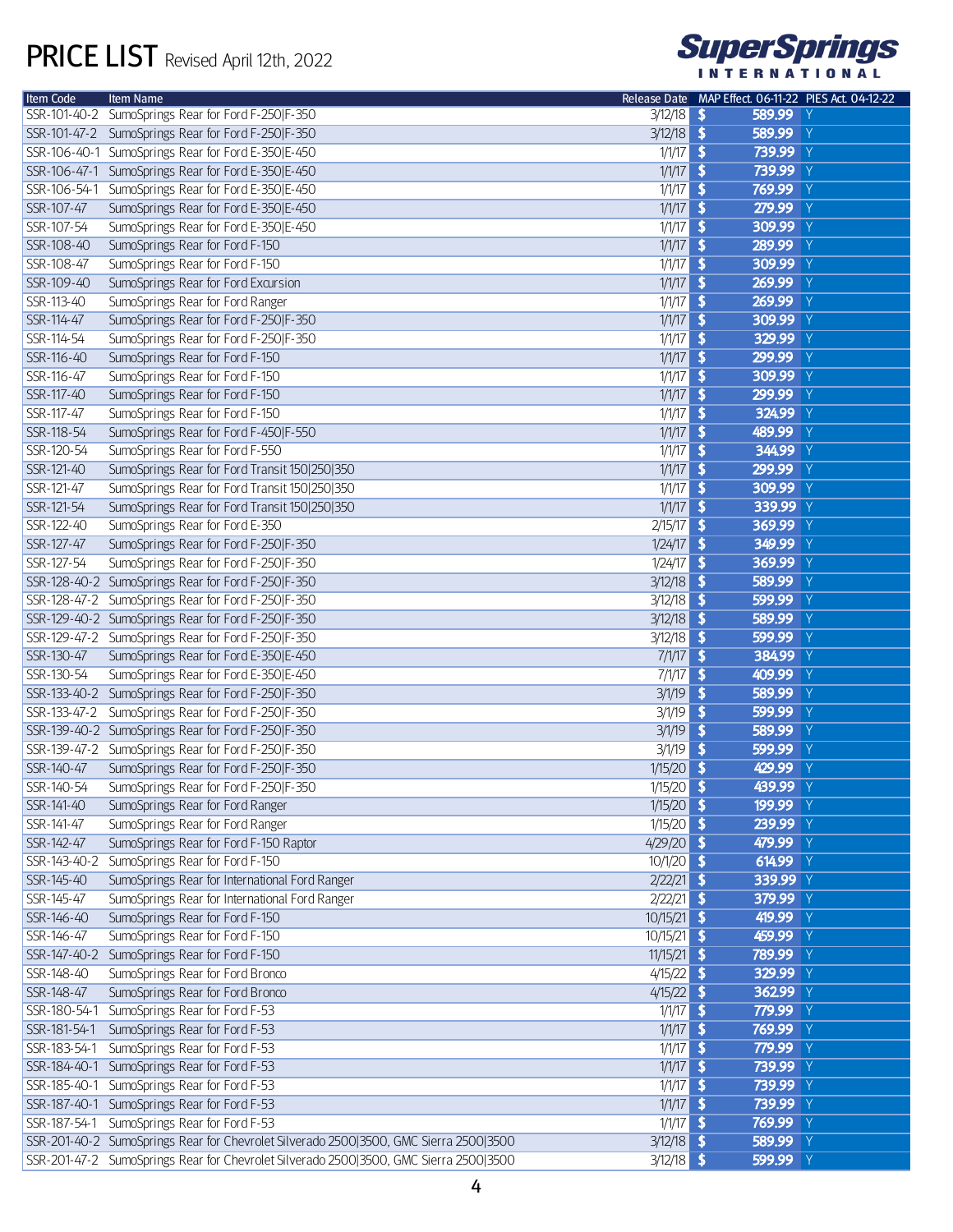

| Item Code  | Item Name                                                                                    |               | Release Date MAP Effect. 06-11-22 PIES Act. 04-12-22 |  |
|------------|----------------------------------------------------------------------------------------------|---------------|------------------------------------------------------|--|
| SSR-202-47 | SumoSprings Rear for Chevrolet Tahoe Suburban 2500, GMC Yukon 2500                           | $1/1/17$ \$   | 249.99 Y                                             |  |
|            | SSR-203-40-2 SumoSprings Rear for Chevrolet Silverado 2500 3500, GMC Sierra 2500 3500        | $3/12/18$ \$  | 589.99 Y                                             |  |
|            | SSR-203-47-2 SumoSprings Rear for Chevrolet Silverado 2500 3500, GMC Sierra 2500 3500        | $3/12/18$ \$  | 599.99 Y                                             |  |
| SSR-204-40 | SumoSprings Rear for Chevrolet GMC Tahoe Suburban Yukon 1500, Chevrolet Express 1500, GMC !: | $1/1/17$ \$   | 249.99 Y                                             |  |
| SSR-205-40 | SumoSprings Rear for Chevrolet Express 2500 3500, GMC Savana 2500 3500                       | $1/1/17$ \$   | 249.99 Y                                             |  |
| SSR-205-47 | SumoSprings Rear for Chevrolet Express 2500 3500, GMC Savana 2500 3500                       | $1/1/17$ \$   | 269.99 Y                                             |  |
| SSR-205-54 | SumoSprings Rear for Chevrolet Express 2500 3500, GMC Savana 2500 3500                       | $1/1/17$ \$   | 289.99 Y                                             |  |
| SSR-206-54 | SumoSprings Rear for Chevrolet Express 4500, GMC Savana 4500                                 | $1/1/17$ \$   | 289.99 Y                                             |  |
| SSR-207-47 | SumoSprings Rear for Chevrolet Silverado 2500 3500, GMC Sierra 2500 3500                     | $1/1/17$ \$   | 244.99 Y                                             |  |
| SSR-209-40 | SumoSprings Rear for Chevrolet Silverado 1500, GMC Sierra 1500                               | $1/1/17$ \$   | 274.99 Y                                             |  |
| SSR-209-47 | SumoSprings Rear for Chevrolet Silverado 1500, GMC Sierra 1500                               | $1/1/17$ \$   | 309.99 Y                                             |  |
| SSR-209-54 | SumoSprings Rear for Chevrolet Silverado 1500, GMC Sierra 1500                               | $1/1/17$ \$   | 324.99 Y                                             |  |
| SSR-210-40 | SumoSprings Rear for Chevrolet Colorado, GMC Canyon, Nissan NV1500 NV2500 NV3500, Nissan     | $1/1/17$ \$   | 269.99 Y                                             |  |
| SSR-210-47 | SumoSprings Rear for Chevrolet Colorado, GMC Canyon, Nissan NV1500 NV2500 NV3500, Nissan     | $1/1/17$ \$   | 279.99 Y                                             |  |
|            |                                                                                              |               | 279.99 Y                                             |  |
| SSR-211-40 | SumoSprings Rear for Chevrolet Silverado 2500 3500, GMC Sierra 2500 3500                     | $1/1/17$ \$   |                                                      |  |
| SSR-211-47 | SumoSprings Rear for Chevrolet Silverado 2500 3500, GMC Sierra 2500 3500                     | $1/1/17$ \$   | 299.99 Y                                             |  |
| SSR-211-54 | SumoSprings Rear for Chevrolet Silverado 2500 3500, GMC Sierra 2500 3500                     | $1/1/17$ \$   | 309.99 Y                                             |  |
| SSR-212-40 | SumoSprings Rear for Chevrolet Colorado, GMC Canyon                                          | $1/1/17$ \$   | 319.99 Y                                             |  |
| SSR-216-40 | SumoSprings Rear for Chevrolet Colorado   GMC Canyon                                         | $1/1/17$ \$   | 289.99 Y                                             |  |
| SSR-216-47 | SumoSprings Rear for Chevrolet Colorado   GMC Canyon                                         | $1/1/17$ \$   | 299.99 Y                                             |  |
| SSR-217-40 | SumoSprings Rear for Chevrolet Silverado 1500, GMC Sierra 1500                               | $8/1/19$ \$   | 244.99 Y                                             |  |
| SSR-217-47 | SumoSprings Rear for Chevrolet Silverado 1500, GMC Sierra 1500                               | $8/1/19$ \$   | 289.99 Y                                             |  |
|            | SSR-218-47-2 SumoSprings Rear for Chevrolet Silverado 1500, GMC Sierra 1500                  | $3/25/22$ \$  | 689.99 Y                                             |  |
|            | SSR-280-54-1 SumoSprings Rear for Workhorse W20 W22 W24                                      | $1/1/17$ \$   | 769.99 Y                                             |  |
| SSR-290-54 | SumoSprings Rear for GMC P30, GMC P32                                                        | $1/1/17$ \$   | 269.99 Y                                             |  |
|            | SSR-301-40-2 SumoSprings Rear for Dodge RAM 2500, Dodge RAM 3500                             | $3/12/18$ \$  | 589.99 Y                                             |  |
|            | SSR-301-47-2 SumoSprings Rear for Dodge RAM 2500, Dodge RAM 3500                             | $3/12/18$ \$  | 599.99 Y                                             |  |
| SSR-302-47 | SumoSprings Rear for Dodge RAM 2500 3500, Dodge RAM 4500 5500                                | $1/1/17$ \$   | 299.99 Y                                             |  |
| SSR-302-54 | SumoSprings Rear for Dodge RAM 2500 3500, Dodge RAM 4500 5500                                | $1/1/17$ \$   | 314.99 Y                                             |  |
| SSR-306-47 | SumoSprings Rear for Dodge RAM 1500                                                          | $1/1/17$ \$   | 299.99 Y                                             |  |
| SSR-307-40 | SumoSprings Rear for Dodge RAM 1500                                                          | $1/1/17$ \$   | 299.99 Y                                             |  |
| SSR-307-47 | SumoSprings Rear for Dodge RAM 1500                                                          | $1/1/17$ \$   | 309.99 Y                                             |  |
| SSR-309-54 | SumoSprings Rear for Dodge RAM 4500 5500                                                     | $1/1/17$ \$   | 369.99 Y                                             |  |
| SSR-311-40 | SumoSprings Rear for Dodge RAM ProMaster City                                                | $1/1/17$ \$   | 269.99 Y                                             |  |
| SSR-312-47 | SumoSprings Rear for Dodge RAM 2500 3500                                                     | $1/1/17$ \$   | 359.99 Y                                             |  |
| SSR-312-54 | SumoSprings Rear for Dodge RAM 2500 3500                                                     | 1/1/17        | 369.99 Y<br>$\overline{\bullet}$                     |  |
| SSR-313-40 | SumoSprings Rear for Dodge RAM ProMaster 1500 2500 3500                                      | $3/28/17$ \$  | 274.99 Y                                             |  |
| SSR-313-47 | SumoSprings Rear for Dodge RAM ProMaster 1500 2500 3500                                      | $3/28/17$ \$  | 299.99 Y                                             |  |
| SSR-313-54 | SumoSprings Rear for Dodge RAM ProMaster 1500 2500 3500                                      | $3/28/17$ \$  | 329.99 Y                                             |  |
|            | SSR-315-40-2 SumoSprings Rear for Dodge Ram 2500                                             | $3/1/19$ \$   | 589.99 Y                                             |  |
|            | SSR-315-47-2 SumoSprings Rear for Dodge Ram 2500                                             | $3/1/19$ \$   | 599.99 Y                                             |  |
|            | SSR-316-40-2 SumoSprings Rear for RAM 2500                                                   | $8/1/19$ \$   | 549.99 Y                                             |  |
|            | SSR-316-47-2 SumoSprings Rear for RAM 2500                                                   | $8/1/19$ \$   | 569.99 Y                                             |  |
|            | SSR-327-40-2 SumoSprings Rear for Mercedes-Benz Sprinter 2500                                | $1/1/17$ \$   | 619.99 Y                                             |  |
|            | SSR-327-47-2 SumoSprings Rear for Mercedes-Benz Sprinter 2500                                | $1/1/17$ \$   | 639.99 Y                                             |  |
| SSR-329-47 | SumoSprings Rear for Mercedes-Benz Sprinter 2500                                             | $8/1/17$ \$   | 274.99 Y                                             |  |
| SSR-330-47 | SumoSprings Rear for Mercedes-Benz Sprinter 2500                                             | $3/29/18$ \$  | 389.99 Y                                             |  |
| SSR-338-47 | SumoSprings Rear for Mercedes-Benz Sprinter 3500                                             | $1/1/17$ \$   | 319.99 Y                                             |  |
| SSR-338-54 | SumoSprings Rear for Mercedes-Benz Sprinter 3500                                             | $8/2/17$ \$   | 359.99 Y                                             |  |
|            | SSR-339-40-2 SumoSprings Rear for Mercedes-Benz Sprinter 3500 4WD                            | $1/1/17$ \$   | 619.99 Y                                             |  |
|            | SSR-339-47-2 SumoSprings Rear for Mercedes-Benz Sprinter 3500 4WD                            | $1/1/17$ \$   | 639.99 Y                                             |  |
|            | SSR-343-40-2 SumoSprings Rear for Mercedes-Benz Sprinter 3500 4WD                            | $11/26/19$ \$ | 619.99 Y                                             |  |
|            | SSR-343-47-2 SumoSprings Rear for Mercedes-Benz Sprinter 3500 4WD                            | $11/26/19$ \$ | 639.99 Y                                             |  |
| SSR-402-40 | SumoSprings Rear for Jeep Cherokee XJ                                                        | $1/1/17$ \$   | 229.99 Y                                             |  |
| SSR-403-40 | SumoSprings Rear for Jeep Cherokee XJ                                                        | $1/1/17$ \$   | 269.99 Y                                             |  |
| SSR-404-40 | SumoSprings Rear for Jeep Cherokee XJ                                                        | $1/1/17$ \$   | 309.99 Y                                             |  |
| SSR-405-47 | SumoSprings Rear for Jeep Wrangler JK                                                        | $1/1/17$ \$   | 219.99 Y                                             |  |
|            |                                                                                              |               |                                                      |  |